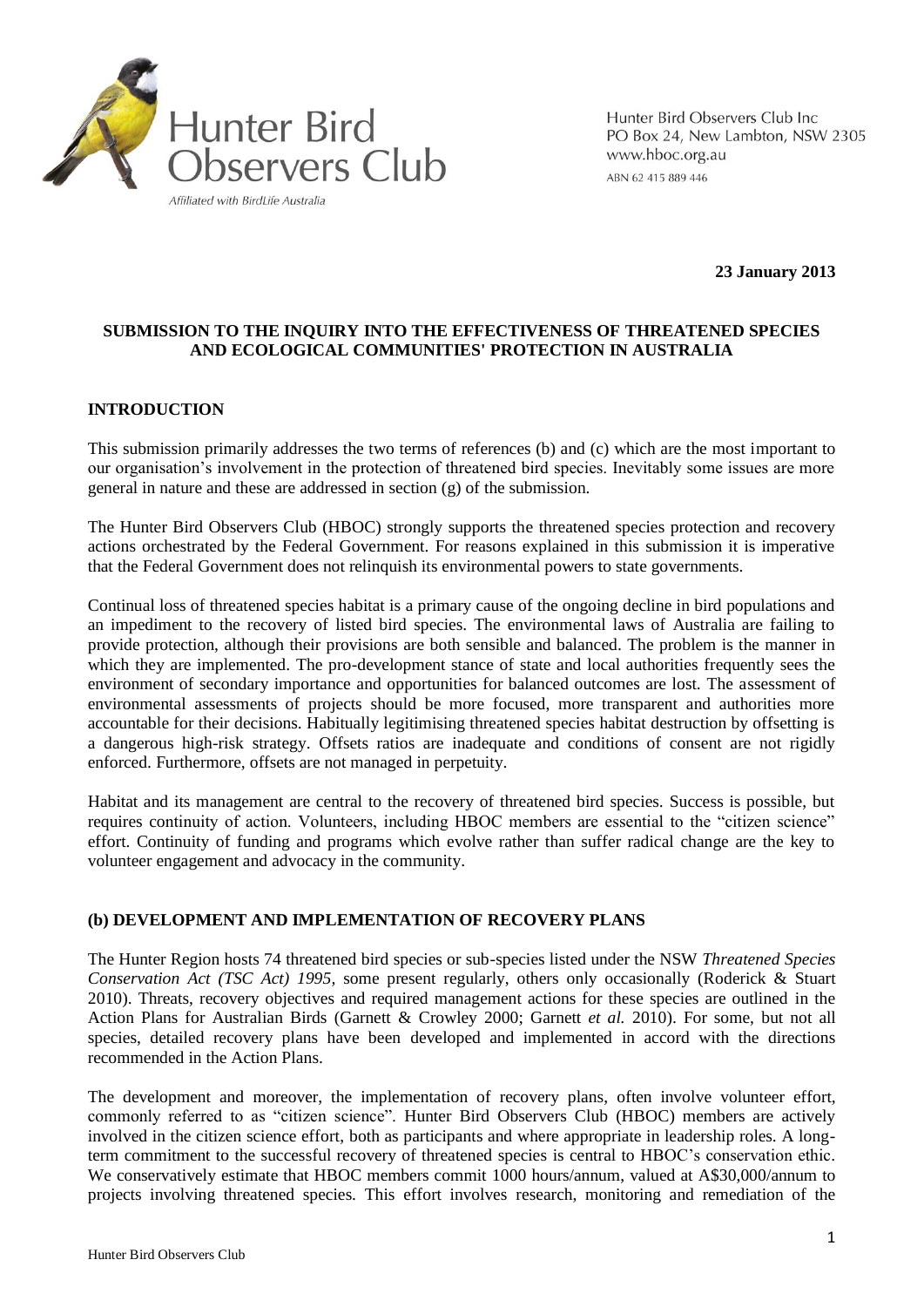habitats of threatened bird species. HBOC informs land managers and government agencies of its results by publication in its journal *The Whistler*, in Special Reports and its Annual Bird Report series as well as in peer-reviewed national ornithological journals and by direct submissions to land managers. HBOC is an important stakeholder committed to the successful implementation of the recovery of threatened bird species. Its programs identify knowledge concerning the status of threatened bird species in the Hunter Region essential to the development of recovery plans and to assessment of the effectiveness of their subsequent implementation.

HBOC holds the optimistic view that species can be recovered to a situation where populations are stable and will survive with minimal ongoing intervention provided that their critical habitat is appropriately managed (see comments concerning the management of critical habitat; point (c) in the terms of reference). We briefly comment on the status and recovery of four threatened species occurring in the Hunter Region with respect to the extent to which the objectives of the Action Plans for Australian Birds have been addressed.

# **Gould's Petrel** *Pterodroma leucoptera* (current NSW status: vulnerable; previously endangered)

The status of this species has improved dramatically following successfully implemented remedial actions based on long-term scientifically based research which identified threatening processes and potential recovery actions. The Gould's Petrel experience demonstrates that recovery programs can be successful.

**Regent Honeyeater** *Anthochaera phrygia* (current NSW status: critically endangered; previously endangered)

Regent Honeyeaters have received considerable focus and conservation effort throughout south-eastern Australia. In the Hunter Region annual monitoring has identified important habitat which provides foraging opportunities in the non-breeding season as well as intermittent breeding opportunities (Roderick & Ingwersen 2012). During the last decade some critically important habitat has been inappropriately zoned for the Hunter Economic Zone (HEZ) industrial development (near Kurri Kurri) despite knowledge of its importance to Regent Honeyeaters and other threatened bird species. HEZ was an economic failure and subsequently entered administration, resulting in proposals to decrease further the already inadequate safeguards for Regent Honeyeater habitat. Within the Hunter Region appropriate reservation and management of critical habitat is the most important factor impinging on the success of the national recovery plan for this species. Unless the underlying issues are addressed, the probability of extinction in our region and indeed throughout the species' range is increased, as the Hunter has been identified as a key refuge for the species in times of drought and is increasingly becoming recognised as an important area generally. To those committed to the recovery of the Regent Honeyeater these actions appear both incomprehensible and contemptible in view of the contemporaneous increase in the threat level for this species from endangered to critically endangered.

## **Rufous Scrub-bird** *Atrichornis rufescens* (current NSW status: vulnerable)

In the Hunter Region the Gloucester Tops area within Barrington Tops National Park is one of five montane habitat islands which provide critical habitat at the southern limit of the range of this rare species. Most of this critical habitat has National Park and Wilderness Area status. Although a formal Recovery Plan has not been developed the Barrington and Gloucester Tops area has been identified as vitally important Rufous Scrub-bird habitat and nominated as an Important Bird Area (IBA). It is fortunate that excellent baseline data exists, quantifying the status of the Rufous Scrub-bird at Gloucester Tops 30 years ago (Ferrier 1984). HBOC volunteers recently repeated the earlier monitoring and found that the density of territorial males had not changed significantly (Newman & Stuart 2011). This supports the recovery strategy advocated in the Action Plan for Australian Birds; namely that passive management of currently reserved areas should be sufficient to sustain the species. However, latent threats remain with respect to the Rufous Scrub-bird's ability to adapt to natural variations in habitat quality associated with climate change, fires and the impacts of land use change associated with passive management (e.g. the highest density of scrub-birds at Gloucester Tops are found in regrowth areas of eucalypt woodland which may progressively revert to unsuitable beech forest). Consequently there is a need for ongoing research and monitoring to remove these uncertainties before delisting could be contemplated.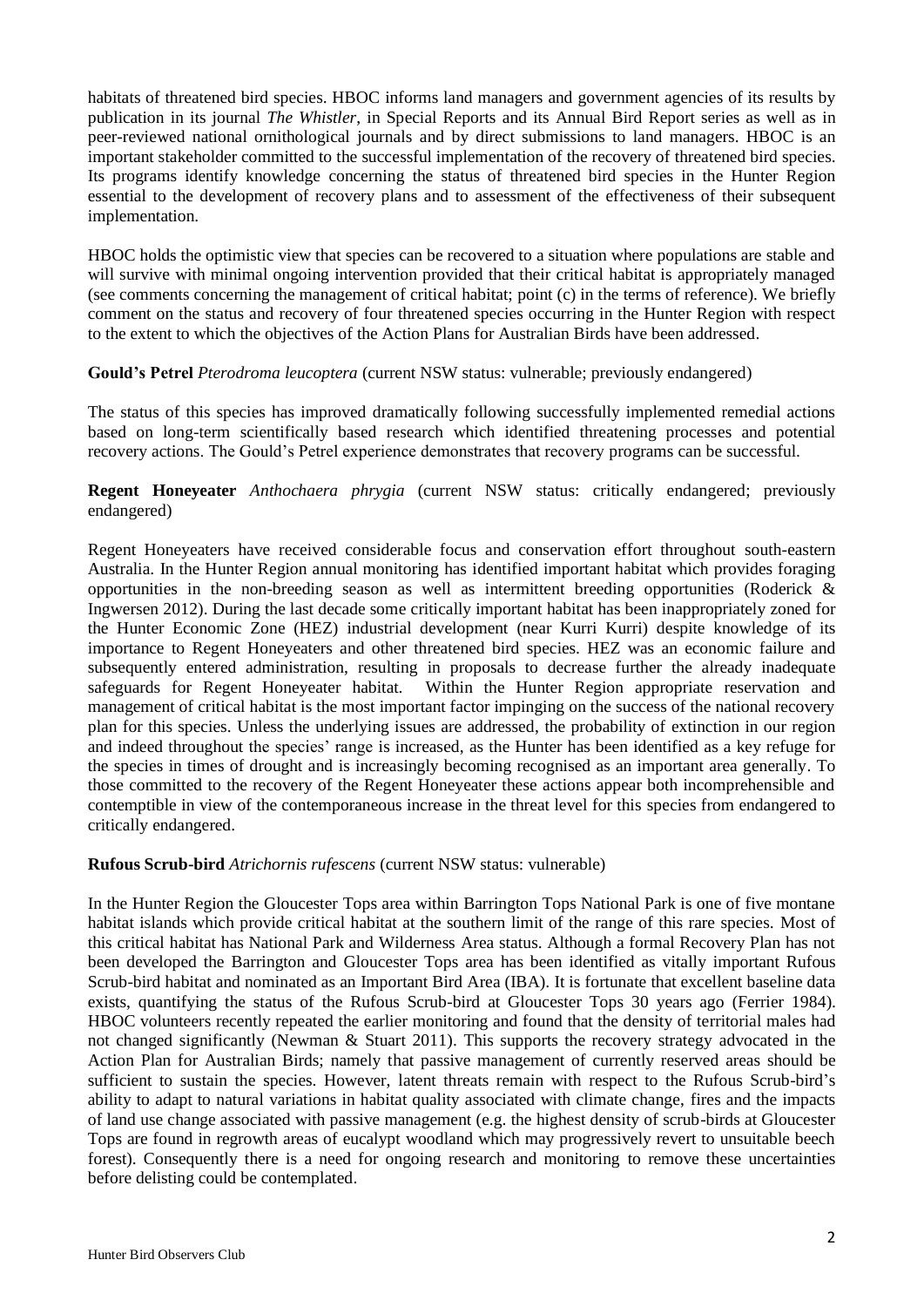#### **Australasian Bittern** *Botaurus poiciloptilus* (current NSW status: endangered; previously vulnerable)

The recovery objectives for this species suggested in the Action Plan were to maintain existing populations through the identification, protection and management of principal breeding wetlands. A recovery plan has yet to be developed but has been recommended at a national level. HBOC has collated records for this elusive species and there are sufficient to indicate that freshwater wetlands within the Hunter Estuary are core breeding habitat. While the Hunter Wetlands National Park contains important habitat many other important areas remain unprotected. Even within the Hunter Wetlands National Park management policies involving returning the waters of some areas to brackish/saline conditions by opening the floodgates on Hexham Swamp and at Tomago may have adverse long-term impacts on bittern habitat. Of even greater concern is the ongoing industrial development of potentially important marshland despite numerous submissions opposing the developments because they involve critical habitat important to the Australasian Bittern. The lack of action on this species is highlighted by the recent upgrading of the threat status from vulnerable to endangered.

## **Contrast between recovery effort and outcomes in the four case studies**

These four cases demonstrate a broad spectrum of focus, allocation of resources and effectiveness of implementation.

Two of the four species, Gould's Petrel and Regent Honeyeater, have received focus, allocation of resources and publicity. In many ways they have become icons of the recovery process. In one case a species, the Gould's Petrel, has been resurrected from the jaws of extinction, while the future of the Regent Honeyeater becomes increasingly precarious. Below we reflect on why the effort made to recover these two species has such prominence and vastly different outcomes in terms of successful implementation.

Our first point is that both the Gould's Petrel and the Regent Honeyeater were endangered to the point of crisis when serious resources were assigned to their recovery. **The prospects of recovery might have been greater and the cost less if their plight had been recognised earlier and recovery had been implemented proactively. The lesson is that resources need to be allocated to vulnerable species before they become endangered.**

Our second point concerns differences in the issues associated with the challenges confronting the recovery teams in the two instances. Key features underpinning the successful recovery of Gould's Petrel include committed champions within an organisation which has absolute control of the land containing critical habitat and adequate resources to implement recovery. There are obvious analogies between the Gould's Petrel recovery work on Cabbage Tree Island in the Hunter Region and the "Island Arks" involving off-shore islands in New Zealand. **Land management strategies may involve the need to restrict or prohibit public access to important areas of habitat for success to be achieved. However, successful projects, as was the case with Gould's Petrel recovery, involve the public by having a "citizen science" volunteer component.**

It may be argued that the Regent Honeyeater has also been well resourced (although with less continuity), has similarly sound scientifically based design and effective leadership**. This suggests that the lack of success primarily lies with other issues particularly with tenure and management control of important areas of habitat**. In part the issue lies with the diffuse spread of important habitat associated with the nomadic lifestyle of the Regent Honeyeater in response to variations in climatic conditions / food resource availability. A point has probably been reached where the species can no longer sustain any further loss of existing habitat and it is irresponsible to approve unsympathetic developments in areas of habitat vital to the Regent Honeyeater based on high-risk offset strategies [see section (c)]. However, key areas of important habitat like those in the Hunter Region have been identified and it is clear that habitat alternatives are not available. Hence the actions to zone areas like HEZ for unsympathetic development can only be viewed as stemming from incompetence or a blatant disregard for the provisions of the laws of Australia protecting threatened species and their habitats. We believe the latter to be the case and consider **it is essential that there is no further weakening of the environmental law by the Federal Government; for instance by abdicating their powers to State authorities.** An important feature of the Regent Honeyeater recovery plan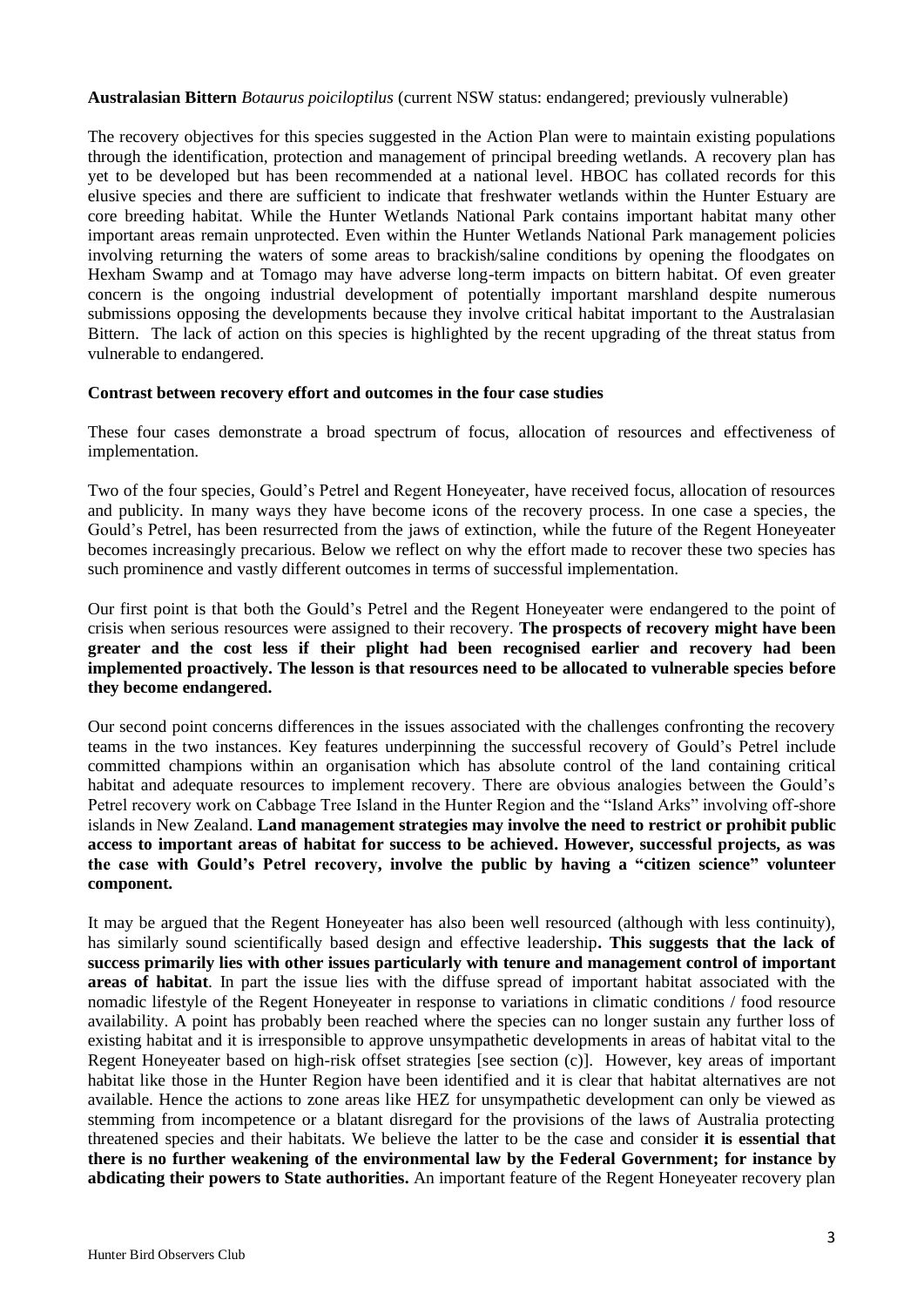is the creation/restoration of important habitat in its core breeding areas outside the Hunter Region. However this is a long-term initiative which is undermined by any loss of extant habitat elsewhere in the short-term.

The remaining two cases involve cryptic, poorly known threatened species (Rufous Scrub-bird and Australasian Bittern) which are extremely difficult to monitor. As a consequence the true status of these species is uncertain. In addition both species lack funded recovery plans. However, the Action Plan indicates that the first step in their recovery involves identification of important habitat, allowing its reservation. HBOC has committed considerable volunteer resources to determining the important habitats and status of these species in the Hunter Region. As indicated above there are reasons for optimism, but not complacency, concerning the future of the Rufous Scrub-bird because much of its known habitat is already reserved and not subject to competition from conflicting land-use priorities. Nevertheless funds are required for research and remote area monitoring beyond the scope of "citizen science" to confirm these conclusions. In contrast, extreme concern must be expressed about the Australasian Bittern which lacks baseline data against which comparisons can be made and involves ill-defined potential habitat often in areas which lack reservation. Worse still in the Hunter Estuary these unreserved wetlands are subject to conflicting land-use priorities and are being continually rezoned for industrial development; the concept of the Precautionary Principle with respect to the habitat of Australasian Bitterns appears meaningless when these developments are evaluated. Again issues associated with habitat reservation and management are central to the successful future recovery of this species and lack of focus on this species is exacerbating the situation.

For the sake of brevity the above analysis has been limited to four threatened species in situations which involve birds living on off-shore islands, woodlands, wilderness and wetlands. Similar comparisons could be drawn for shorebirds inhabiting estuaries and coastal systems (Herbert 2007). Such case studies would further highlight issues associated with lack of funding, failure to identify and protect important habitat, both in terms of reservation and its management in a manner which prioritises the need to sustain threatened species.

In summary we have identified the reluctance of the authorities to protect the identified important areas of habitat as pivotal to the successful recovery of threatened species in the Hunter Region. HBOC believes this to be an issue common to all threatened species inhabiting woodlands, wetlands and the coastline of our region. Management of "critical habitat" for threatened species may require unpopular decisions which block inappropriate developments and restrict public recreational activities (e.g. vehicles on beaches when shorebirds are breeding).

#### **References**

- Ferrier, S. (1984). *The Status of the Rufous Scrub-bird* Atrichornis rufescens: *Habitat, Geographical Variation and Abundance*. PhD Thesis, University of New England, New South Wales.
- Garnett, S. T. and Crowley, G. M. (2000). '*The Action Plan for Australian Birds 2000.'* Environment Australia, Canberra.
- Garnett, S. T., Szabo, J.K. and Dutson, G. (2010). '*The Action Plan for Australian Birds 2010.'* CSIRO Publishing, Canberra*.*
- Herbert, C. (2007). '*Distribution, Abundance, and Status of Birds in the Hunter Estuary.'* Special Report No. 4. Hunter Bird Observers Club Inc., New Lambton, NSW.
- Newman, M. and Stuart, A. (2011). Monitoring the Rufous Scrub-bird in the Barrington Tops and Gloucester Tops IBA – a pilot study. *The Whistler* **5:** 19-27.
- Roderick, M. and Stuart, A. (2010). The Status of Threatened Bird Species in the Hunter Region. *The Whistler* **4:** 1-28.
- Roderick, M. and Ingwersen, D.I. (2012). Observations of Regent Honeyeaters in the lower Hunter Valley of New South Wales during winter 2012. *The Whistler* **6**: 44-45.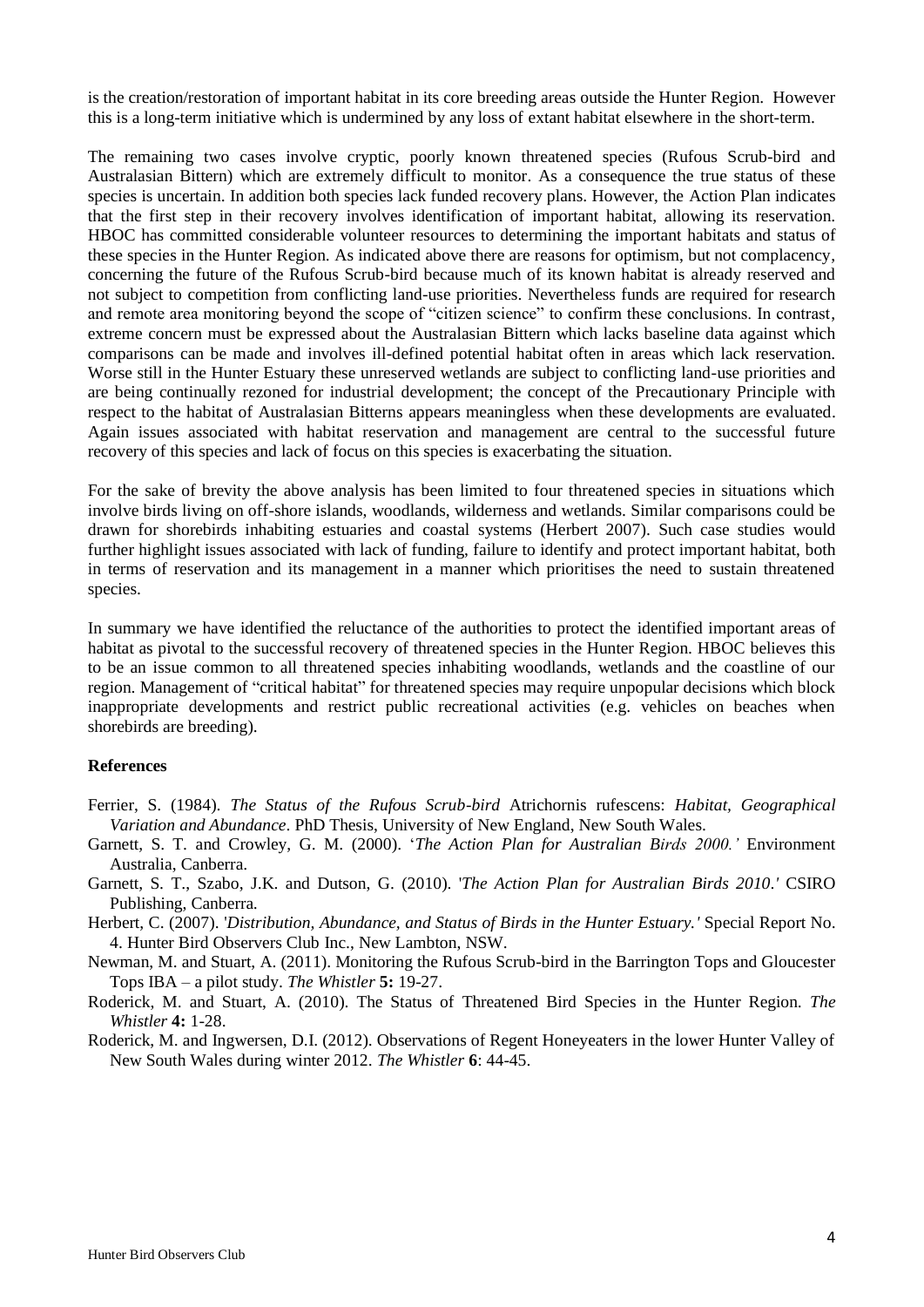# **(c) MANAGEMENT OF CRITICAL HABITAT ACROSS ALL LAND TENURES**

In this section we define "critical habitat" as habitat so important to bird species that its loss or unsympathetic management may result in the decline of bird populations to an extent such that either they become threatened and require listing or their recovery or eventual delisting is prevented. It should be noted that "critical habitat" is used here under the definition provided herein and should not be confused with the statutory "critical habitat" as defined under Section 3 of the *TSC Act 1995*.

The 74 threatened species of birds which occur in the Hunter Region are found across a wide range of habitat types including offshore islands, beaches, estuaries, marshes and wetlands including ponds of anthropogenic origin, woodlands, wilderness and, in the case of raptors, airspace. Nearly all of these habitats critical to the survival of threatened species are under threat from alternative and conflicting land-use pressures. These conflicts range from habitat destruction to provide sites for industrial development to permitting recreational activities which alienate birds at critical periods of their life-cycle (such as breeding). **The management of critical habitat within the Hunter Region is often inadequate across all habitat types with the possible exception of off-shore islands, wilderness and the airspace.**

## **Identification of critical habitat**

Since 1977 BirdLife Australia (formerly Birds Australia) has conducted Bird Atlas projects and the distributions of species are well known in the Hunter Region at the macro level. The process for listing threatened species draws on these distributions and changes in distribution over time to identify species which are at risk. The Action Plans for Australian Birds provide details of critical habitat and key threats. HBOC dedicated Volume 4, 2010 of its journal *The Whistler* to the "Thematic Issue – Threatened Species in the Hunter Region". This volume was widely distributed to land managers, regulators and politicians and is available from the HBOC website: www.hboc.org.au. Volume 4 contains statements on the status of all threatened species in the Hunter Region (Roderick & Stuart 2010) and maps of their distribution in the region (Newman *et al.* 2010). **There is no excuse for any developer or land manager being unaware of potential issues with threatened bird species in the Hunter Region.**

However, this does not mean that the status and ecology of threatened species and threatening processes are understood at the micro level. While development proponents should be responsible and accountable for investigating the status and evaluating the impacts on threatened species where potential critical habitat will be adversely impacted or destroyed, in HBOC's experience this does not always occur. Indeed, too often there is an unrealistic time limit placed on environmental consultants to prepare environmental assessments, preventing a thorough seasonal analysis of habitat use by threatened species. In order to redress these deficiencies in the protection of critical habitat HBOC members regularly monitor the bird populations of a number of threatened species habitats in the Hunter Region, including shorebird habitat in estuaries and coastal areas, waterfowl and waterbird populations in wetlands and bush-bird habitat in woodlands. This has generated a number of long-term datasets involving collection throughout the year (e.g. monthly surveys, some exceeding 10 years' longevity). In some instances these surveys directly address issues concerning threatened species, **in other instances they indicate the appalling inadequacy of the basis on which some land-use decisions involving threatened species habitat are made.**

## **Destruction of Threatened Species habitat for development**

The stated policy of the NSW government is to adopt a decision-making hierarchy involving "avoid, mitigate and as a last resort offset threatened species habitat"; a stance which gives precedence to the environment in the decision-making process. **Unfortunately this seldom occurs and offsetting is commonly tabled by the proponents of developments with limited explanation or justification for rejecting the preferred avoid and mitigate options.** In **Appendix 1** HBOC lists recent major development proposals which involve offsetting for destruction of threatened species habitat.

## **Limitations of offsetting**

Offsetting often involves the provision of alternative areas of habitat for reservation in the National Parks Estate. While such additions are valuable, **they do not prevent the net loss of critical habitat and hence**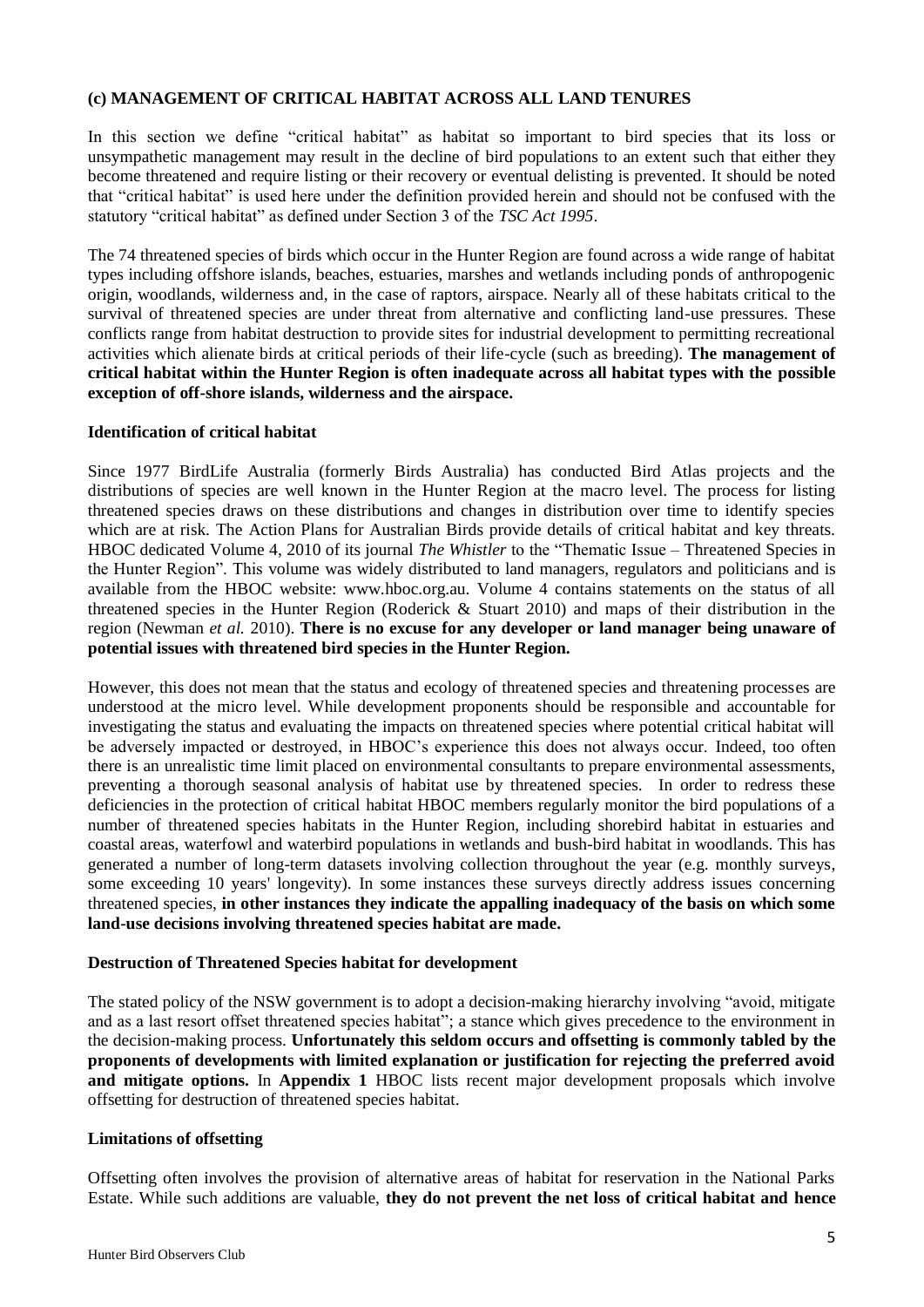**declines in threatened species populations** which in the case of birds are already at levels of concern, sometimes on the brink of extinction (e.g. Regent Honeyeater).

In other instances habitat restoration and creation are proposed. In a recent paper (Marone *et al.* 2012) it is questioned whether these are "Faustian Bargains" in terms of restoration realities. As this paper points out many of the expectations set by current offset policy for ecological restoration remain unsupported by evidence. Basically they are high risk, subject to considerable time lags and involve outcomes which are difficult to measure. The Offsets (Biodiversity & Native Vegetation) Policy recently developed by BirdLife Australia sets out the need for large multipliers in terms of offset sizes and the need for provisions to ensure that habitat restoration promises are delivered, which include funding ongoing habitat monitoring and maintenance. Our contention is that in the Hunter Region most development approval consent conditions involving offsets have requirements which fall well short of delivering these ideals. A specific concern in the Hunter Region is ongoing destruction of woodland habitat supporting threatened bird species (e.g. including Regent Honeyeater etc.) where offset arrangements appear flawed in the following respects:

- Areas previously set aside as biodiversity offsets are subsequently subject to further development applications following changes in economic conditions. **Offsets must be set aside "in perpetuity" on the premise that "in perpetuity" means forever.**
- Proposed offsets are remote from the destroyed critical habitat and lack continuity of critical habitat corridors.
- Habitat is being destroyed more rapidly than habitat can be restored or created (i.e. extant, functioning habitat is of far greater value to species currently threatened than the chance of recreated habitat being available in the future).
- The time scale for habitat restoration/creation may exceed the economic life of the development potentially leaving legacy issues associated with operation closure.
- Multipliers in terms of the area of offset habitat do not reflect the risk and may be an order of magnitude too low.

The proposed Warkworth Mine Extension is an example of all of the above issues. **However, the problem is generic across the coal mining industry in the Hunter Region where the current rate of habitat restoration fails to match the rate of destruction** as evidenced by the moonscape nature of large areas of the valley floor which has largely been created in the last 20 years.

Another major shortcoming of the concept (and practice) of offsetting is attempting to offset a habitat feature that is unique. The NSW State Government promulgates that it is not possible to offset a unique habitat feature that has been shown to be of such significance that no other areas of similar habitat exist. This surely is common sense. Logically developing an area of habitat that can be shown to be unique causes an extinction of that habitat type. It was largely on this basis that the statutory concept of "critical habitat" was defined.

## **Cumulative impacts ignored**

The adverse impact of the issues discussed above with respect to offsets is exacerbated by the failure to consider the cumulative impacts of individual developments at the regional landscape scale. While consent conditions for an individual project may seek to ensure there is no net loss of habitat for affected threatened species and communities no consideration is given to the cumulative impact of multiple developments. Currently in the Hunter Region the intention is to triple the rate of coal production. **While the risks associated with any one project may appear reasonable with maintaining sufficient habitat to sustain the future of a threatened species this may not be the case at the landscape scale.** The cumulative impact of multiple projects may result in habitat fragmentation to an extent where there is insufficient connectivity to ensure the survival of species in a landscape increasingly prone to environmental catastrophes like drought and fire.

## **Avoidance**

As indicated previously NSW policy is that developments should avoid the need to destroy or adversely impact threatened species habitat. There are instances in the Hunter Region where development proponents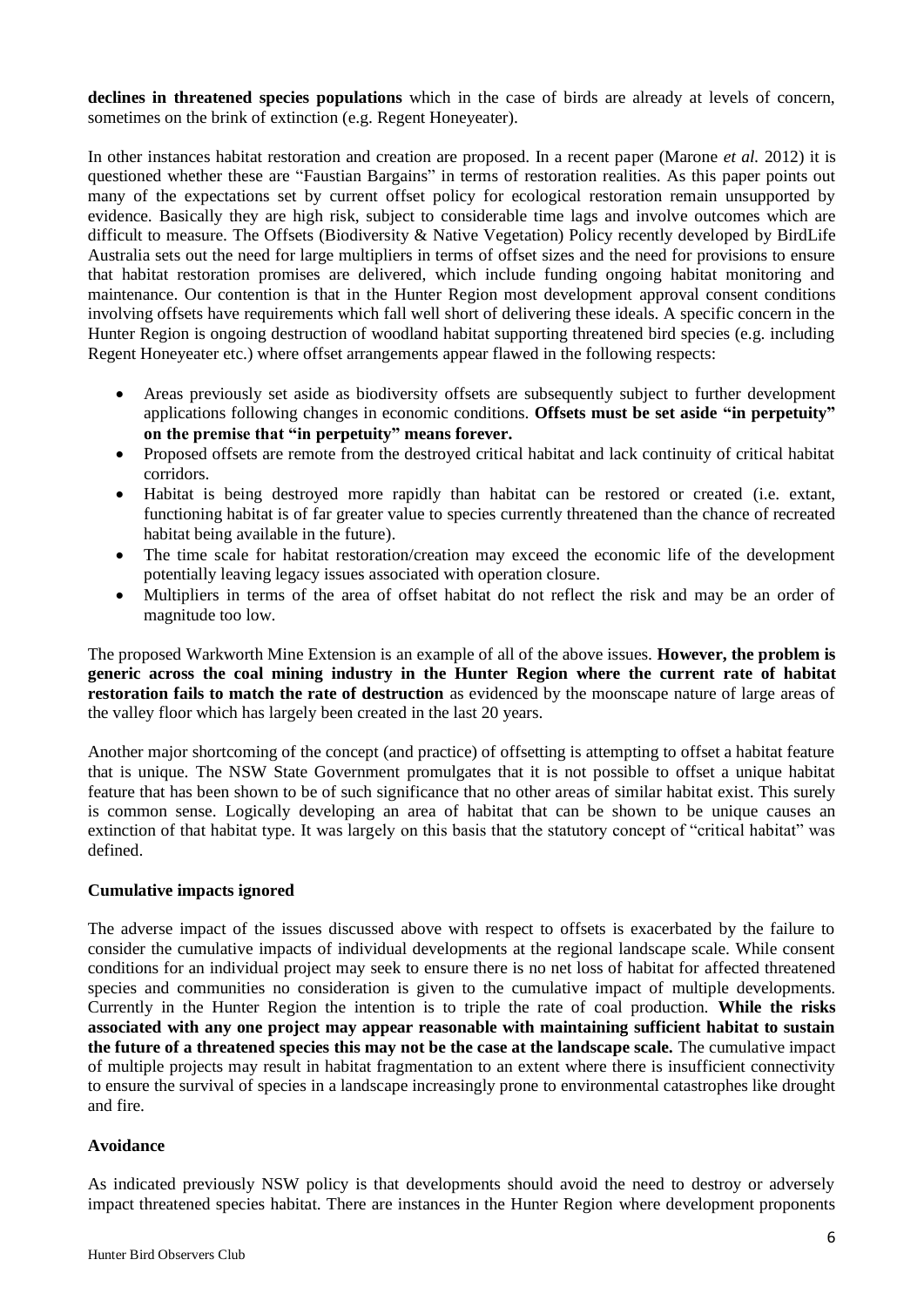have not vigorously pursued avoidance and/or mitigation opportunities. In extreme cases it can be questioned why development sites need to be on or adjacent to important threatened species habitat. Wetland habitat often attracts development as it can be acquired cheaply. Unfortunately the environmental value of threatened species habitat is seldom appreciated, understood or appropriately costed into development studies at the conceptual stage. Thus the Hunter Estuary often attracts inappropriate infrastructure developments which could be located in less environmentally sensitive areas. The recent proposed rail hub at Hexham is in HBOC's opinion a project for which alternative locations in less environmentally sensitive locations were not adequately investigated. In contrast coal export terminals are of necessity located at port sites. However, HBOC questions whether they have excessively large environmental footprints at the port site resulting in the need to destroy and adversely impact estuarine habitat. As an example we question whether the combined environmental footprints of the Port Waratah Coal Services (PWCS) and Newcastle Coal Infrastructure Group (NCIG) coal loaders and their planned expansions presently under evaluation could be decreased, thus avoiding or reducing the need to destroy vitally important shorebird and waterbird habitat in the Hunter Estuary. HBOC suggests that potential opportunities to decrease the footprint of these operations include decreasing the size of storage stockpiles and rationalising shared facilities between the two competing operations, particularly with respect to scheduling the delivery of coal. Indeed there appear to be instances where mediated cooperation between development proponents could result in major benefits to the environment by reducing footprints and streamlining final layouts.

Earlier it was stated that during the last 20 years much of the floor of the central Hunter Valley had become a moon scape with vast areas of unrestored habitat. This has occurred because of a change from underground to open-cut mining which has exacerbated issues associated with threatened species' habitat destruction. In addition, there appears to be a lack of determined will from government authorities to ensure that open-cut coal mines are progressively rehabilitated whilst operating.

## **Development potential blocks habitat reservation**

In the Hunter Estuary the reservation of land which has been identified as important threatened species habitat has been repeatedly blocked by the NSW government and proponents of development in view of possible future infrastructure requirements. The declaration of State Environmental Planning Policy (Major Projects) in 2007 sequestered land for a potential major infrastructure corridor across Ash Island which, if implemented, will adversely impact on habitat for migratory shorebirds and other threatened species in this area of the Hunter Estuary. Its presence is a contradiction across the newly declared Hunter Wetlands National Park, bisecting a large reserved area. Furthermore, the government arbitrarily excised a section of the National Park adjacent to the industrial railway line on Kooragang Island to allow for expansion of rail lines to service the proposed increased capacity coal loaders. The excision affected Swan Pond, existing known habitat for threatened species - another example of development proposals over-ruling environmental values.

#### **Recreational use of National Parks**

National Parks often contain vital threatened species habitat. Indeed the existence of threatened species often justifies the creation of National Parks. However, National Parks (and other reserves) are often managed to meet the requirements of recreational stakeholders whose activities are detrimental to threatened species and their habitat as exemplified by the following example.

At Stockton Beach, in the Worimi Conservation Lands north of Newcastle, Australian Pied Oystercatchers *Haematopus longirostris* (current NSW status endangered; previously vulnerable) have made several attempts to breed, almost invariably unsuccessfully. A primary cause of breeding failure is vehicular traffic along the beach where the birds would normally take their flightless young to feed and on the dunes where they nest on the ground. In peak periods daily vehicle movements through the park exceed 1000. There is also constant public pressure to decrease restrictions on the harvesting of "pipis" which are an important food source for oystercatchers. **Within NSW there is a lack of political will to make land management decisions which are unpopular.** Victoria is unique in being the only Australian state which bans vehicles from beaches. This ruling, along with targeted management of nesting sites, has resulted in improved fledging rates for threatened Hooded Plovers.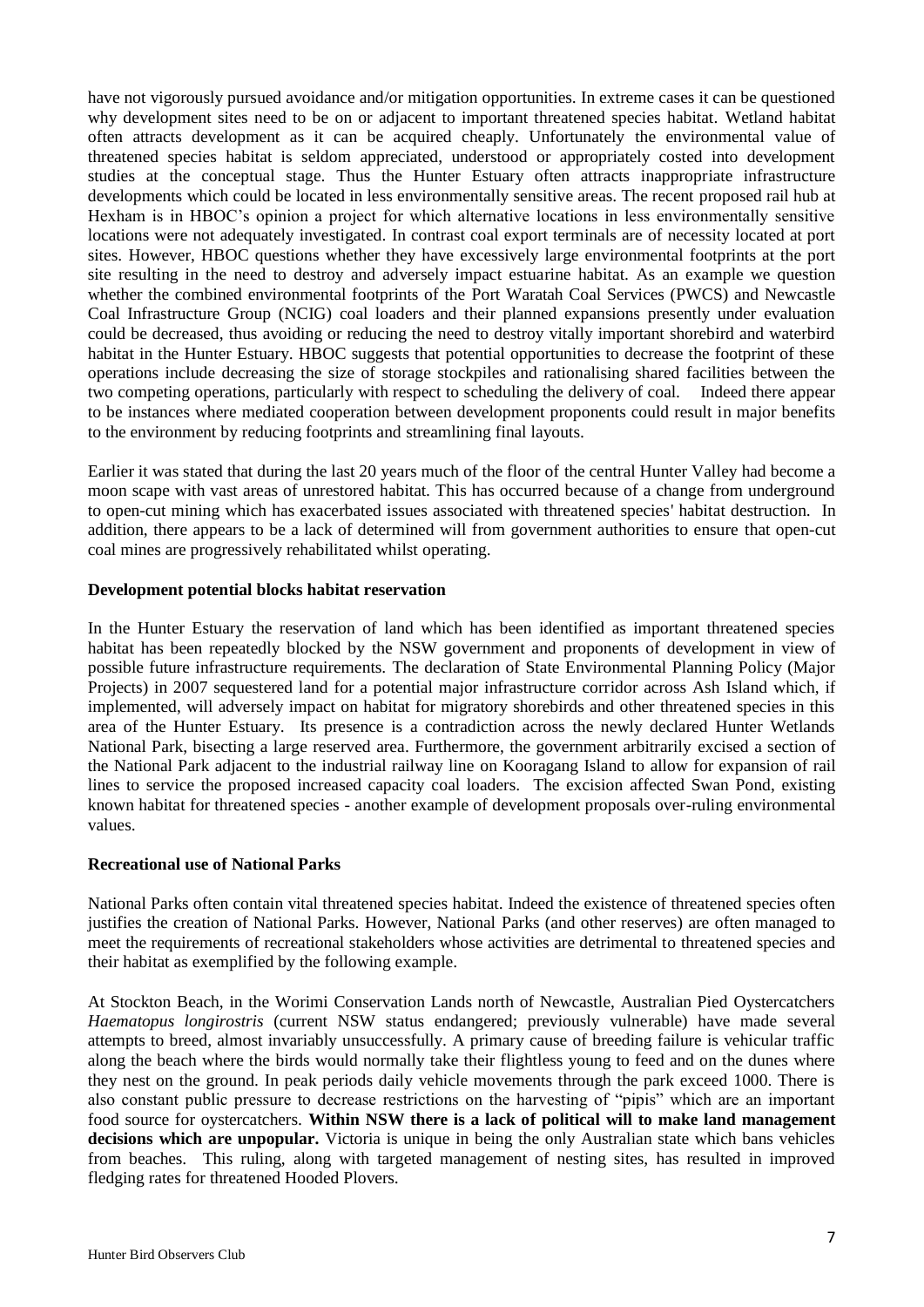## **Private Land**

Habitat on private land is essential to many species, particularly threatened woodland birds attempting to survive in a landscape where their habitat is increasingly fragmented. The ability to influence and regulate the management of threatened species habitat on private land is spread across all levels of government; Federal, State and Local. At the lower end of this hierarchy local councils are the predominant interface with private land owners. While the environmental awareness of local councils has undoubtedly increased greatly it is questioned whether the power and influence of local government officers is sufficient to redress issues, particularly the ongoing destruction of threatened species habitat. In many cases, development applications are assessed by staff qualified in town-planning and not ecology, and there are examples of consultants' reports which have claimed that a proposed development would not have a significant impact upon threatened species, even though threatened species habitat has been identified in the development area. With acceptance of this argument by council planning staff, threatened species habitat has been approved for development. The clearing of woodland is an insidious threat because of uncertainties with respect to the actual impact of each small development. While regulations exist to limit the extent of clearing land owners have strategies to negate or ignore them (e.g. shifting fence lines to obtain permits to clear boundaries and loopholes in "regrowth" management definitions). A further issue is the ongoing consent to construct residential buildings in fire-prone areas, where consent conditions require substantial cleared zones around proposed dwellings.

#### **Summary comments**

Reservation and sympathetic management of critical habitat is pivotal to limiting the decline and to effecting the recovery of threatened bird species. In the Hunter Region and in NSW more generally, there is continual loss of such habitat. Of greatest concern is the destruction of habitat known to be important and perhaps essential to threatened species including the critically endangered Regent Honeyeater. There appears to be systemic dysfunction in the approval processes which permit rather than avoid critical habitat destruction. Sanction is frequently based on habitat offsets, a high-risk strategy which should be the option of last resort rather than being the most convenient to developers and regulators. Offsetting often results in a net loss of critical habitat and ratios of compensatory to destroyed habitat agreed in consent conditions are often totally inadequate in view of the risks. Even when critical habitat is reserved in national parks and reserves their management sometimes favours recreational stake holders to the demise of threatened bird species. There appears to be a lack of political will to make "unpopular" decisions and where compromise is necessary threatened bird species usually lose out; they have no voting power!

## **References**

- Marone,M., Hobbs, R. J., Moilanen, A., Matthews, J. W., Christie, K., Gardner, T.A., Keith, D.A., Lindenmayer, D. B. and McAlpine, C. A. (2012). Faustian Bargains? Restoration realities in the context of biodiversity offset policies. *Biological Conservation* **155**: 141-148.
- Newman, M., Martin, I., Graham, E., Stuart, A., Struik, P. and Lindsey, A. (2010). Distribution of threatened bird species in the Hunter Region (1998-2009). *The Whistler* **4:** 29-53.
- Roderick, M. and Stuart, A. (2010). The status of threatened bird species in the Hunter Region. *The Whistler*  **4:** 1-28.

## **( g ) ANY OTHER ISSUES**

#### **Lack of continuity of direction and funding**

There are ongoing shifts in the Federal Government's philosophical approach to managing biodiversity. Examples include debate as to whether to focus on threatened species, threatened species habitat or threatening processes and a reluctance to acknowledge monitoring as a valuable activity. We address the last point first by pointing out the well-known adage "if you don't measure it you can't manage it". This is particularly true for birds where populations are dynamic, which highlights the need for ongoing monitoring. Returning to the first point, namely that philosophical differences concerning the approach to conserving biodiversity should not undermine continuity of effort. Programs should be adapted in an evolutionary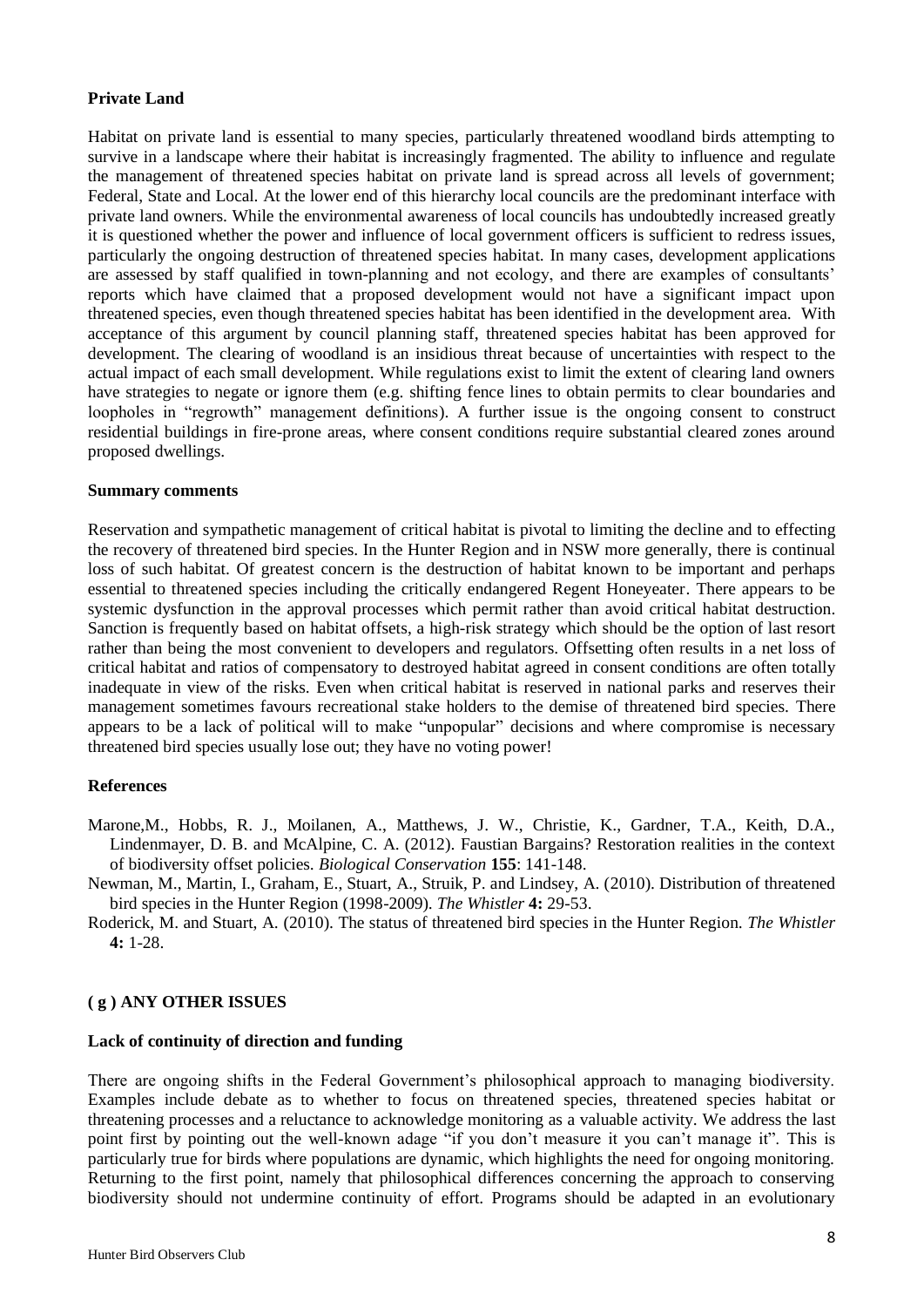manner rather than by polarised shifts in direction. HBOC wishes to emphasise the important and economically valuable contribution its members make as volunteers. Lack of consistent leadership and support for this effort is extremely damaging to volunteers who deserve and require encouragement. Feedback on their efforts is essential and in this respect it is important that governments fund not only data collection, but its analysis and dissemination to the community. This is an important component of engaging volunteers and public education, which is essential to changing community attitudes. The track record of government in the area of engagement with the citizen science effort and with private land owners who manage important threatened species habitat could be greatly improved.

#### **Economics**

In the foreword to 'The Action Plan for Australian Birds 2000' (Garnett & Crowley 2000) Senator Robert Hill quotes the value of global ecosystems to be \$33 trillion dollars/annum. Clearly biodiversity is extremely valuable, but when development projects are evaluated the environmental cost stemming from biodiversity loss is not taken into account. If the environmental cost was taken into account it would provide an improved basis for determining whether approval of projects was in the public interest. It would also allow a basis for comparing project options like underground versus open-cut mining on a basis which takes into account their environmental costs.

#### **Deficiencies in evaluation of development projects**

In our comments under section (c) of the terms of reference we alluded to the failure of the assessment of development projects to adequately protect threatened bird species and their habitat. HBOC perceives serious deficiencies with respect to the manner in which projects are evaluated at both local and state government levels.

The assessment of the environmental impact of a development involves the evaluation of statements which are usually prepared by specialist consultants acting on behalf of developers. The developer contracts the environmental consultant to facilitate an outcome which will result in project approval. This is a situation which places an onus on the consultant to obtain an outcome which is best for the developer rather than the environment. There are obvious risks in such situations where impacts are uncertain; e.g. is the occurrence of a threatened species and its habitat at a development site critical to the status of the species? How often would a proponent's consultant propose against a development because of uncertainties requiring the precautionary principle to be invoked? Put bluntly, some proponents would find another consultant prepared to support the development and the environmentally sympathetic consultant would risk continuity of business. Indeed many consultants are selected on the basis of their track record of obtaining project approvals. HBOC is aware of instances where consultants have been at least selective in the release of information which would be detrimental to their client's case, perhaps to the extent of being deliberately deceitful.

At the local council level there are difficulties with respect to the expertise available to evaluate the environmental impacts of development applications. Environmental impact issues are complex, and many applications will have unique ecological implications beyond the experience of council staff. A poor decision may provide an unfortunate precedent for other determinations.

Large projects where there is both high environmental impact and substantial investment cost are frequently dealt with at state and in some instances federal level. In these cases there is more expertise and assessments are more rigorous. However, difficulties remain with respect to the adequacy of data underpinning determinations which is often collected over short periods in a single year. This is inadequate in instances where there are seasonal and annual variations in bird populations. To address this difficulty HBOC has generated long-term datasets in environmentally sensitive estuarine and wetland habitat of the Hunter Region and ensured through publication that this information is available to developers and those involved in assessment (Herbert 2007, Hunter Region Annual Bird Reports, papers in its journal *The Whistler*). HBOC also regularly submits comment on development applications. However, those opposed to development applications see only the final determination and any attached consent conditions. They have no interaction during the assessment stage and receive no feedback on the manner in which their objections have been taken into account. There should be greater transparency in the assessment process which is predominantly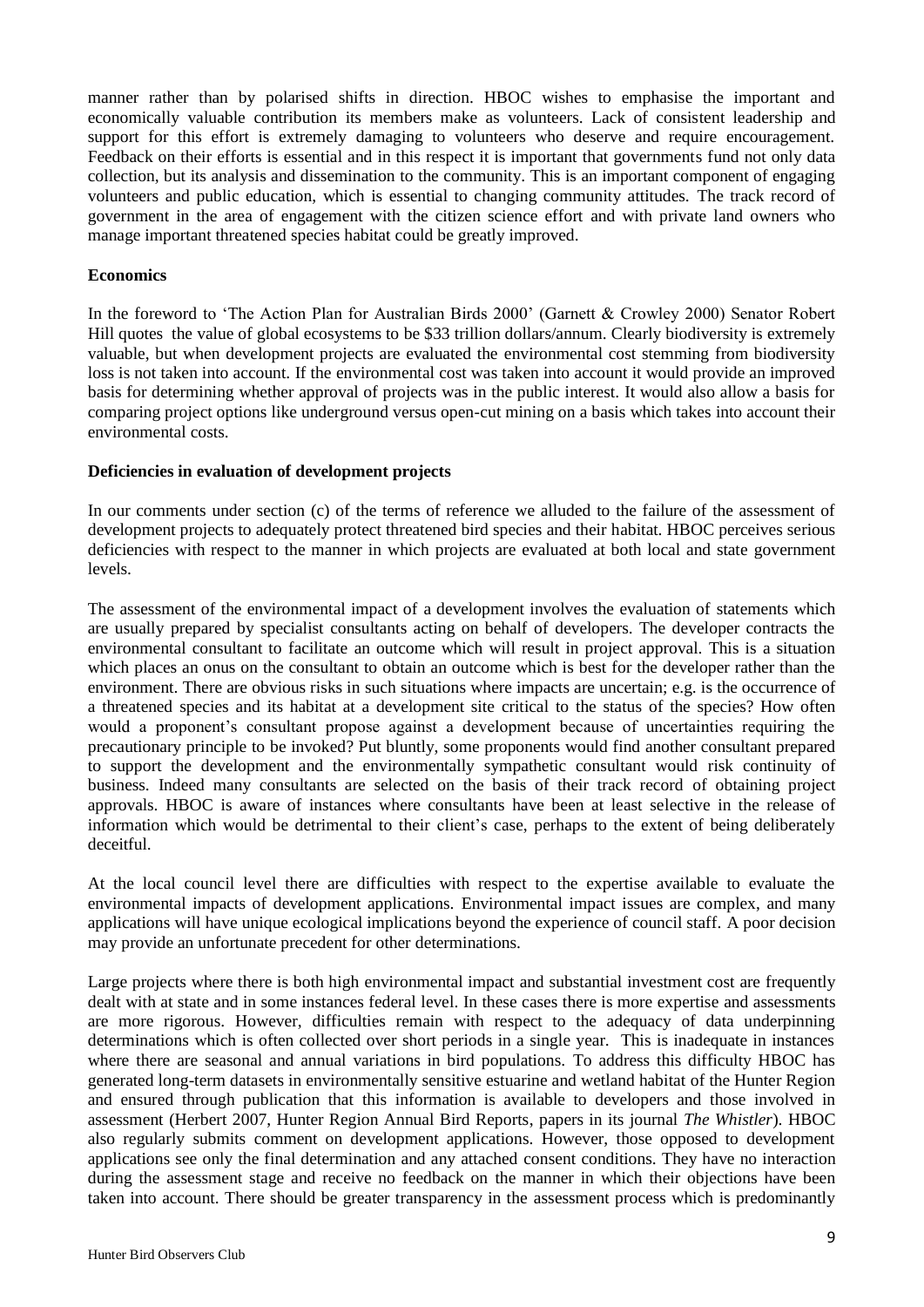seen as government working with developers to facilitate their application. If this is a harsh judgement then it is a consequence of the lack of transparency in the process.

HBOC accepts that the assessment process does make a difference resulting in approvals being subject to conditions and including compensatory offsets. However, those conditions and compensatory habitat offsets seldom prevent a net loss in threatened species habitat and often involve high-risk strategies as discussed in detail in section (c). Furthermore in HBOC's experience there are limitations in monitoring and enforcing compliance with conditions of consent. There are also instances in which the same habitat has been offered as compensation for more than one project.

Above all else there is an overwhelming impression that the many EISs and opposing submissions contain superfluous information and argument which is irrelevant to the core issue of whether a development application will cause biodiversity loss and how this can be avoided. Approval of development applications should rest on the quality not the quantity of information submitted and the superfluous information often obfuscates the core issue.

HBOC makes the following proposition with respect to a potential manner in which the process could become more focussed with respect to birds. BirdLife Australia has identified 314 Important Bird Areas (IBA) across Australia on the basis of their importance as habitat for threatened bird species and large aggregations of waterfowl. The selection of these IBAs is based on rigorous protocols drawn up by BirdLife International and the Australian sites are a sub-set of global sites. Developers and their consultants should be informed of the existence of these IBAs and be aware that any developments involving threatened bird species and their habitat loss in these areas will be difficult to justify and will be strenuously opposed. **Those opposing developments will need to appreciate that opposition to developments outside IBAs based on threatened bird species records will only have merit in exceptional circumstances. This approach would give greater certainty concerning outcomes to all parties and hopefully streamline the application and approval process.**

## **References**

Dutson, G., Garnett, S. and Gole, C. (2009). Australia's Important Bird Areas Key sites for bird conservation. Birds Australia (RAOU) Conservation Statement No. 15.

Herbert, C. (2007). *Distribution, Abundance and Status of Birds in the Hunter Estuary*. Special Report No. 4. Hunter Bird Observers Club Inc., New Lambton, NSW.

#### **Red Tape**

Developers claim that "red tape" is slowing down project evaluations and impeding economic progress in Australia. HBOC agrees that aspects of the Environmental Impact Statements and counter arguments have limited value. However, where core issues are at stake there must be strengthening rather than any weakening of the process, particularly where the destruction of critical threatened species habitat is concerned. For bird species the IBAs discussed above provide a valuable opportunity for screening projects containing important threatened species bird habitat. It is important that the focus of all parties is directed to actions and investigations which genuinely protect the environment. All too frequently it appears that environmental assessments are merely an expensive and meaningless exercise which legitimises environmental destruction.

#### **NSW State Government lacks environmental credibility**

In HBOC's opinion there are occasions when the NSW state and local governments lack credibility with respect to environmental decisions involving threatened bird species and their habitat. Specific issues have been raised in earlier sections of this submission. Of greatest concern is the NSW State Government's tendency to see environmental considerations of secondary importance to development. For instance, when the NSW State Government encourages industrial development and related infrastructure in areas like the Hunter Estuary it becomes the de-facto proponent for development hubs and even the champion for specific projects. In such instances it is inappropriate for state government to be the authority determining conditions of consent without any overview or court of appeal for the environmental lobby. For this reason it is